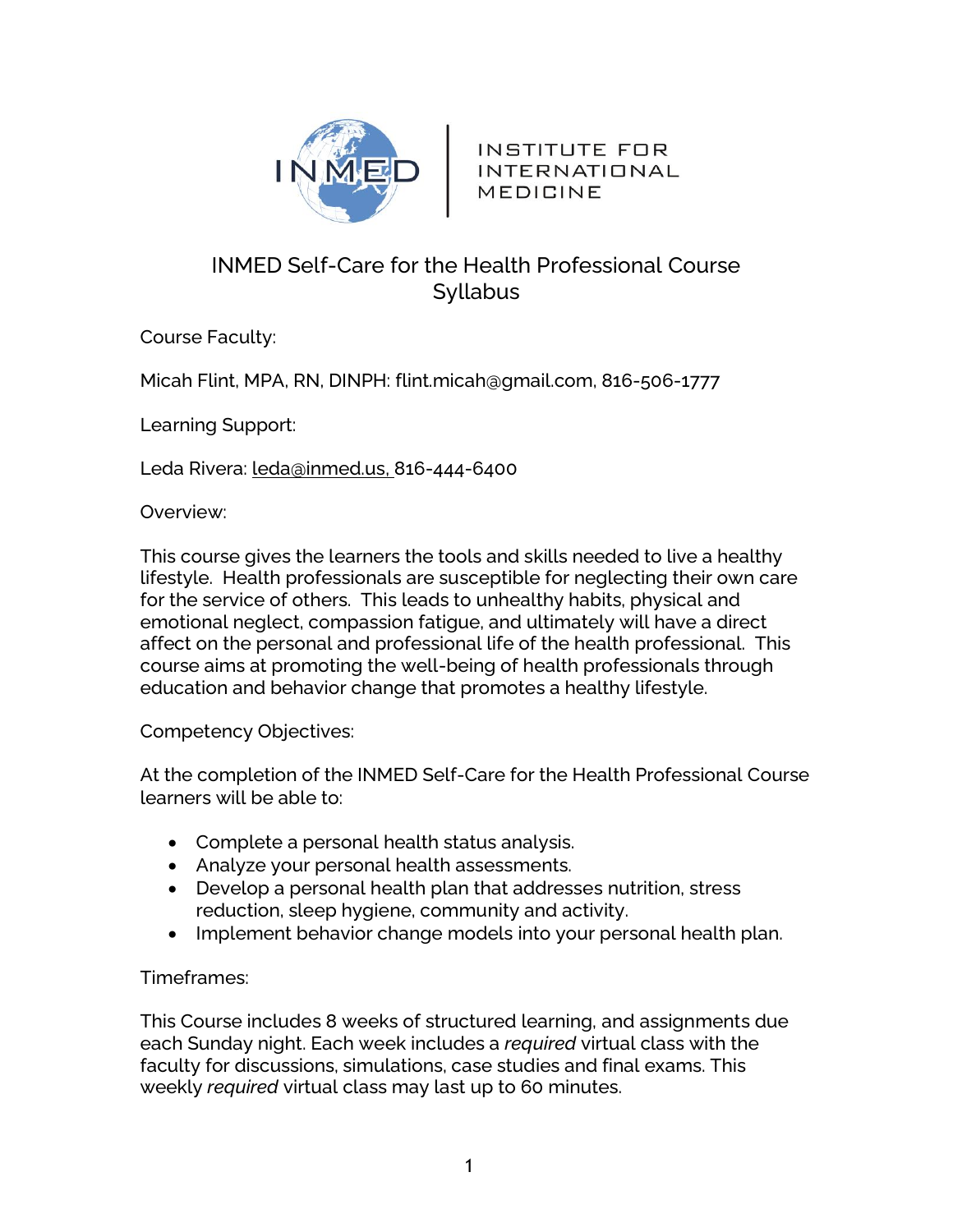Academic Credit:

Completion of this course requirements earns two credit hours of academic credit.

Enrollment Qualifications:

This course is open to all healthcare professionals and healthcare profession students, as well as non-healthcare professionals.

Computing Requirements:

The following are the minimum computing requirements for participating this course. Students must have ready access to and be functionally proficient with:

- A personal computer with an up-to-date operating system and ample memory for downloads. A rectangular monitor (desktop or tablet) is preferable for course navigation.
- A web browser, preferably the most up-to-date version of Chrome, Internet Explorer, Firefox, or Safari
- Applications capable of opening and editing Microsoft Word documents and of viewing PDFs
- An Internet connection, preferably high speed
- Capability of viewing YouTube and Vimeo videos

Education Methods:

Learners will achieve the course competency objectives through the following educational methods:

- Assigned book and article readings
- Critical analysis
- Group discussions
- Data collection and assessment
- Applied skills simulation

Textbook Required:

*Stick with It. A Scientifically Proven Process for Changing Your Life – For Good*, by Sean D. Young, PhD (HarperCollins, 2017)

Available on Amazon.com

Supplemental Textbooks (optional reading for those interested):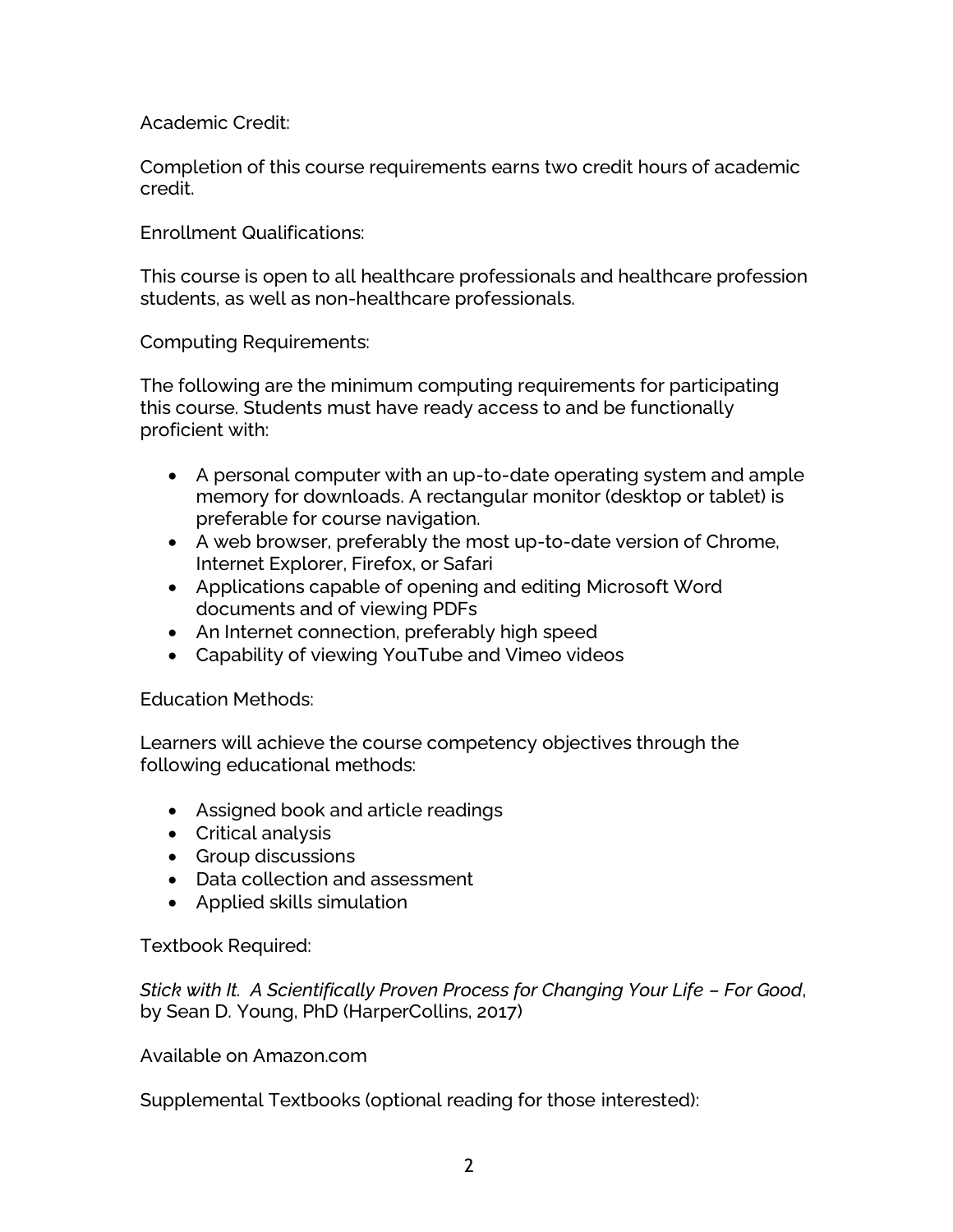*The Science of Sleep. What it is, how it works, and why it matters*, by Wallace B. Mendelson (University of Chicago Press, 2017)

Available on Amazon.com

Weekly Assignments:

*Required weekly virtual class with course faculty for up to 60 minutes to discuss assigned lessons, chapters, articles, forum discussions and questions.*

*Self-Care for the Health Professional Week 1: Lifestyle Health Overview*

- Healthy lifestyle isn't all about knowledge
- Your health and your career
- Are you healthy?

Assignments to be completed by 11:55 pm, on Sunday:

- Read:
	- o Lifestyle Medicine: A Brief Review of Its Dramatic Impact on Health and Survival
	- o The top 10 causes of death
	- o Chronic Disease Prevalence and Healthy Lifestyle Behaviors Among U.S. Health Care Professionals
- Complete the Article Discussion Board assignments
- Complete and submit the Health Lifestyle Assessment: <https://form.jotform.com/INMEDCME/healthy-lifestyle-survey>

*Self-Care for the Health Professional Week 2: Lasting Health Change*

- Forces behind lasting change.
- Change models: steps, goals and dreams.

Assignments to be completed by 11:55 pm, on Sunday:

- Read *Stick With It*, Chapters 1 and 2
- Complete the Book Discussion Board assignments
- Read the assigned article
- Complete the Article Discussion Board assignments

*Self-Care for the Health Professional Week 3: Nutrition. Not a diet program*

- What are you eating?
- Fads, trends and diets.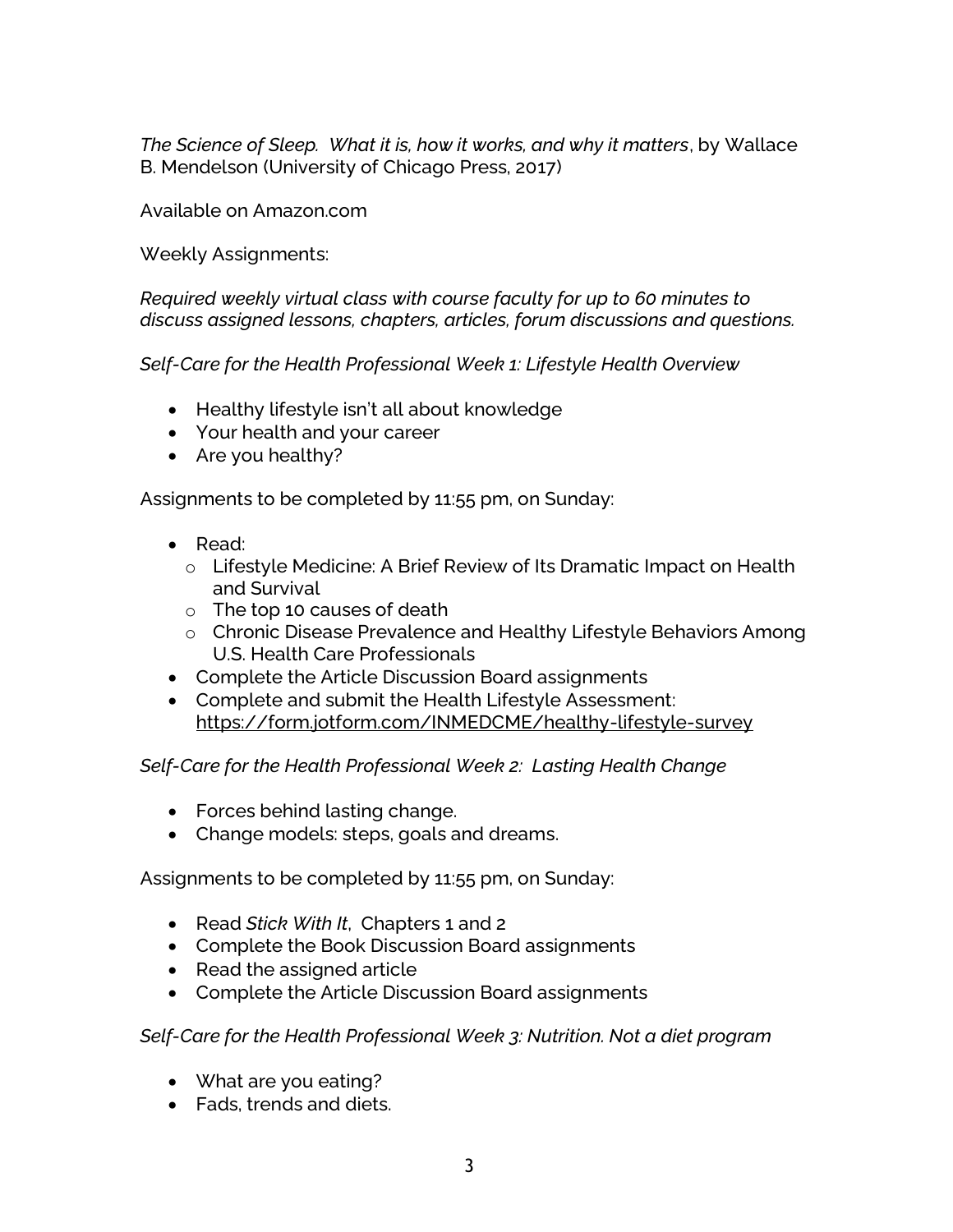• Evidence-based nutrition for health.

Assignments to be completed by 11:55 pm, on Sunday:

- Read *Stick With It*, Chapter 3
- Complete Book Discussion Board assignments
- Read the assigned article
- Complete the Article Discussion Board assignments
- Complete and submit the Nutrition Diary <https://form.jotform.com/INMEDCME/nutrition-diary>

# *Self-Care for the Health Professional Week 4: Fitness is the Goal*

- Read Sedentary is killing us.
- Health and healing through movement.
- Act is in activity.

Assignments to be completed by 11:55 pm, on Sunday:

- Read *Stick With It*, Chapter 4
- Complete Book Discussion Board assignments
- Read the assigned article
- Complete the Article Discussion Board assignments
- Submit the Mid-Term Exam

# *Self-Care for the Health Professional Week 5: Sleep is Medicine*

- Healthcare and sleep.
- Don't wake the sleeping killer.
- Falling a sleep and staying a sleep.

Assignments to be completed by 11:55 pm, on Sunday:

- Read *Stick With It*, Chapter 5
- Complete Book Discussion Board assignments
- Read the assigned article
- Complete the Article Discussion Board assignments
- Complete and submit the Sleep Assessment: [https://form.jotform.com/INMEDCME/modified-pittsburgh-sleep](https://form.jotform.com/INMEDCME/modified-pittsburgh-sleep-quality-i)[quality-i](https://form.jotform.com/INMEDCME/modified-pittsburgh-sleep-quality-i)

*Self-Care for the Health Professional Week 6: Stress Management, Burnout and Fatigue*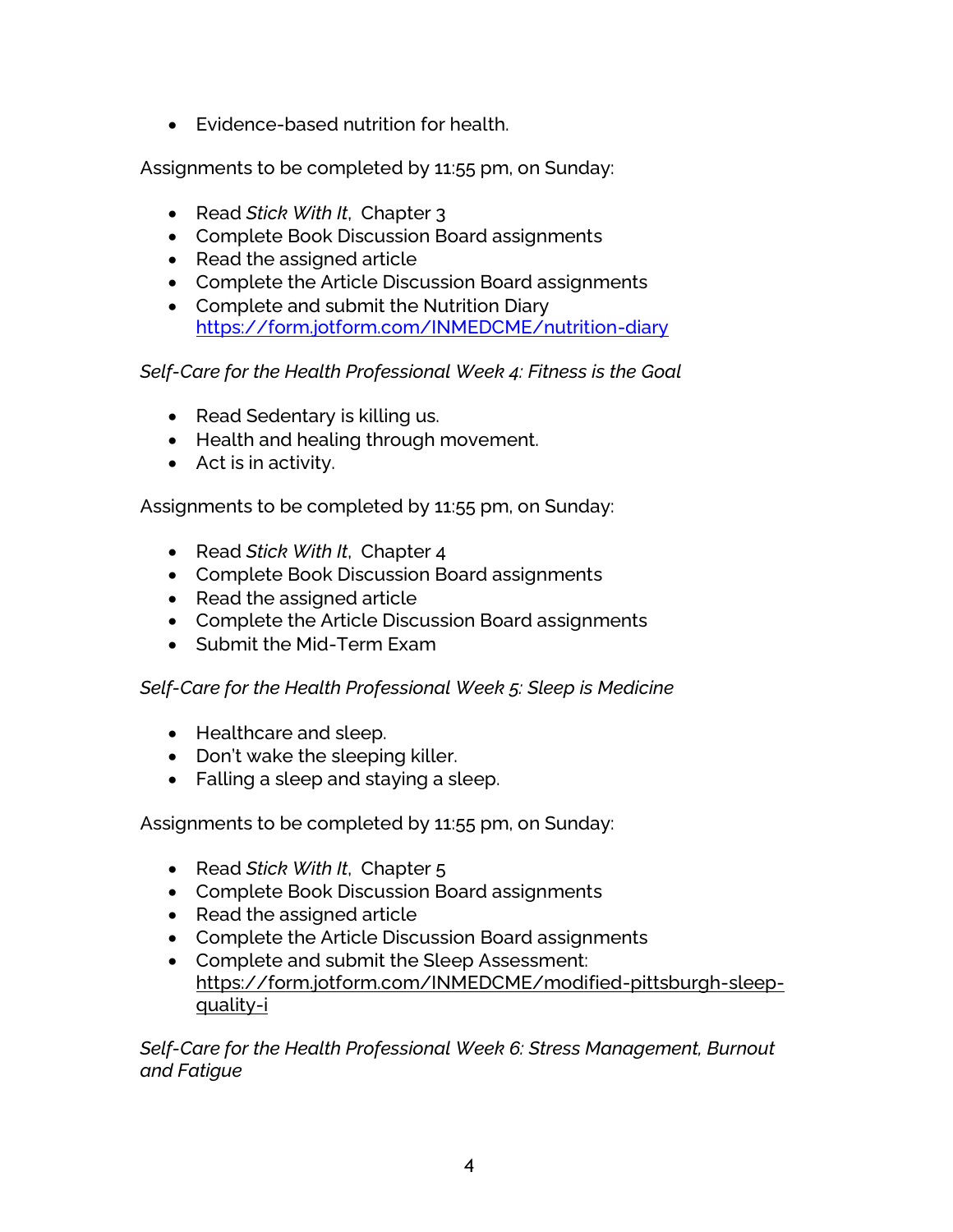- The physiology of stressing.
- It's all connected.
- Create a self-care plan

Assignments to be completed by 11:55 pm, on Sunday:

- Read *Stick With It*, Chapter 6
- Complete the Book Discussion Board assignments
- Read the assigned article
- Complete the Article Discussion Board assignments
- <https://www.aafp.org/fpm/2000/0400/p39.html?printable=fpm>
- Submit your draft for *Lifestyle Health: Overcoming Challenges and Situational Stressers* to receive instructor feedback.

# *Self-Care for the Health Professional Week 7: A Health Community*

- Friends with health benefits.
- Frienship, community and service.
- Our relational need.

Assignments to be completed by 11:55 pm, Sunday:

- Read *Stick With It*, Chapters 7 and 8
- Complete the Book Discussion Board assignments
- Read the assigned article
- Complete the Article Discussion Board assignments
- [https://www.mayoclinic.org/healthy-lifestyle/adult-health/in](https://www.mayoclinic.org/healthy-lifestyle/adult-health/in-depth/friendships/art-20044860#:~:text=Friends%20also%20play%20a%20significant,body%20mass%20index%20(BMI))[depth/friendships/art-](https://www.mayoclinic.org/healthy-lifestyle/adult-health/in-depth/friendships/art-20044860#:~:text=Friends%20also%20play%20a%20significant,body%20mass%20index%20(BMI))[20044860#:~:text=Friends%20also%20play%20a%20significant,body%2](https://www.mayoclinic.org/healthy-lifestyle/adult-health/in-depth/friendships/art-20044860#:~:text=Friends%20also%20play%20a%20significant,body%20mass%20index%20(BMI)) [0mass%20index%20\(BMI\).](https://www.mayoclinic.org/healthy-lifestyle/adult-health/in-depth/friendships/art-20044860#:~:text=Friends%20also%20play%20a%20significant,body%20mass%20index%20(BMI))
- Watch:<https://www.youtube.com/watch?v=RcGyVTAoXEU>
- Submit final essay on the subject Assessing Personal Health Lifestyle and Implementing Change

•

Assignments to be completed by 11:55 pm, Sunday:

• Read *Stick With It*, Chapter 9

# Essay Composition

Learners will submit a written draft for their essay on the subject *A, B, Cs two-step process for change.* After receiving feedback from the instructor, learners will proceed to complete the essay conforming to the following specifications.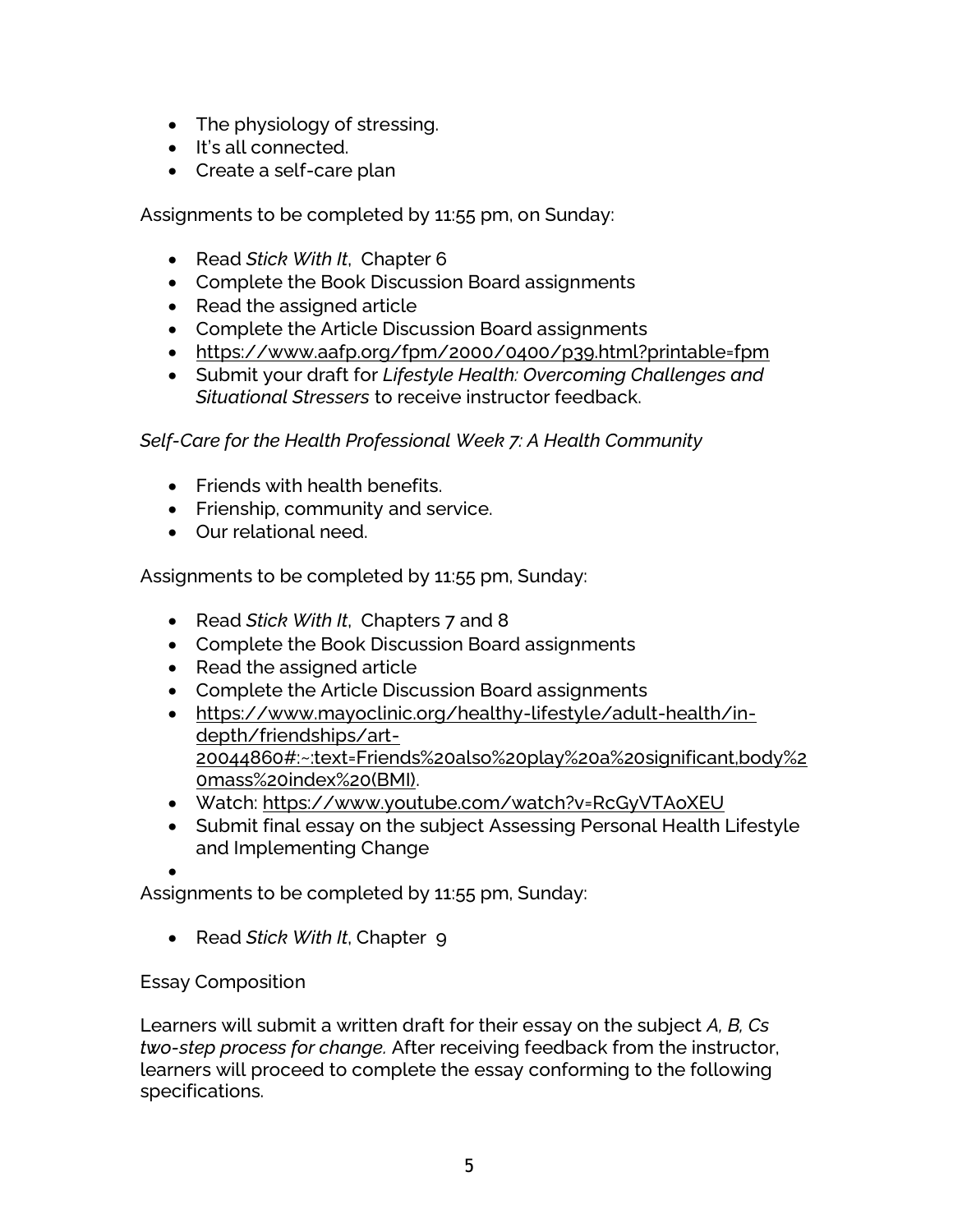- Organized according to the outline submitted in advance
- Approximately 2500 words
- At least 10 references
- References may be in any recognized style (AMA, APA, etc.), and the same style should be used throughout
- Footnotes are preferred over endnotes

### Final Exam:

The Self-Care for the Health Professional Final Exam will take place in an online setting. All course learners will login at the specified hour. Over a period of 90 minutes, learners will provide a 15 minute ppt presentation that includes results of all course personal health assessments, identify at least three (3) areas of needed change, and an A, B, C two-step process for each identified area of change. The exam will require application of all concepts addressed throughout this course. Scores on the will be tabulated based upon participation, leadership, and judgement. A minimum score of ≥80% is required.

Explanation of Assignments:

Due Dates: All assignments are due on Sunday at 11:55 pm of the week they are assigned.

Participation: Learners are required to fully participate in the course content, including readings, discussions, and essay.

Punctuality: This is a professional level course. All assignments are expected to be submitted on time. Any learner who becomes more than two weeks behind in submitting any assignment is subject to dismissal from the course. If dismissal occurs, the learner will be granted one opportunity to re-enroll in an upcoming course at no additional tuition payment.

Professionalism Requirement: This is a learning experience for professionals. Assignments are expected to be completed with excellence.

Assigned Articles: Each week, a journal article is assigned for learners to critically review, including questions posed on the subjects of each article.

Discussion Board Participation: Learners are required to post at least one response to each of the questions posed, and respond to at least one fellow classmate's responses, stating with what they agree or disagree about the response and why. A post that simply agrees with something someone else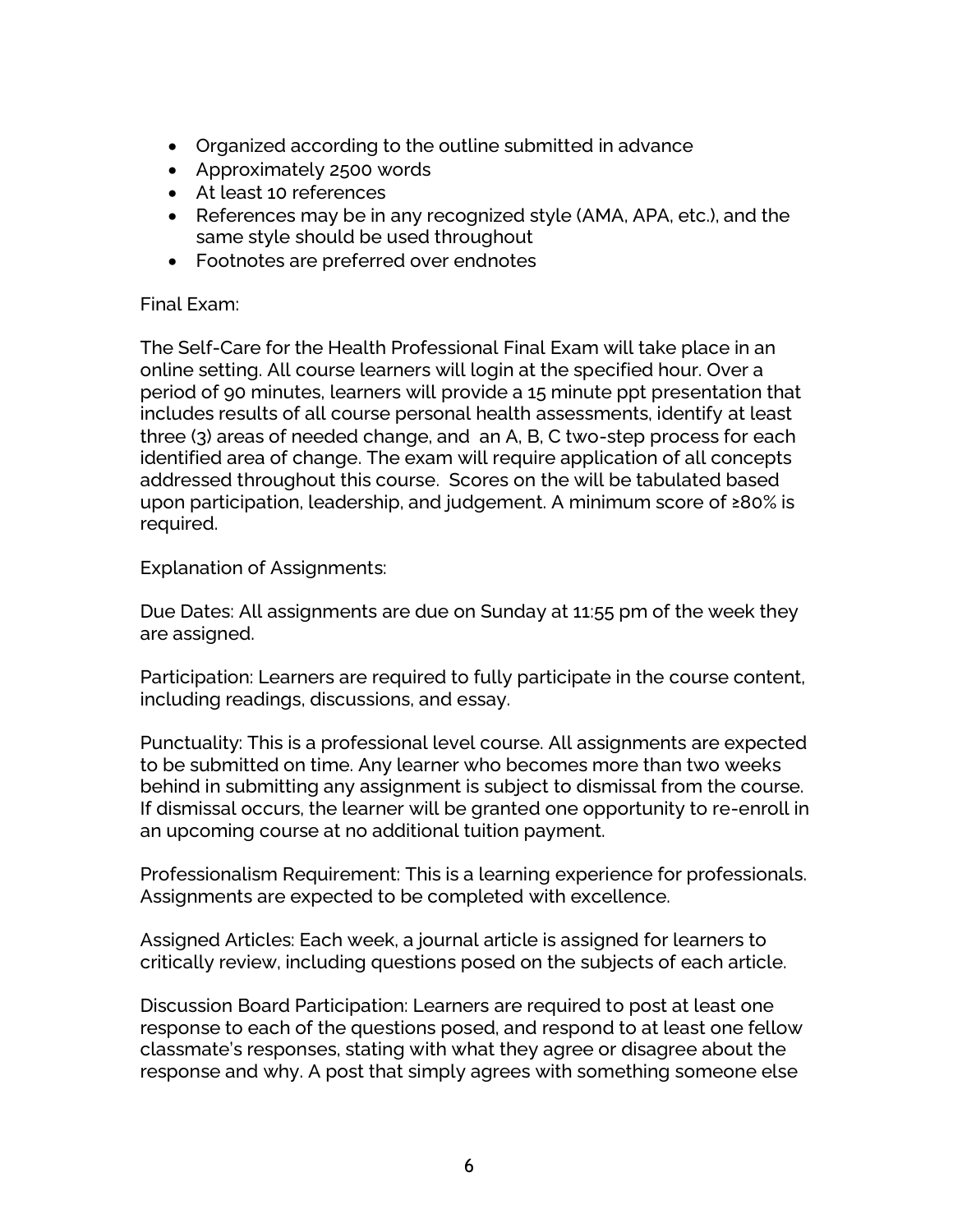said without further explanation is not satisfactory and will be counted as if there were no post.

Requirements for Successful Completion & Course Grade Determination:

| Element                                               | Weight |
|-------------------------------------------------------|--------|
| Weekly classroom participation                        | 20%    |
| 8 satisfactory book discussion board posts            | 10%    |
| 8 satisfactory article discussion board posts         | 10%    |
| Self-Care for the Health Professional Mid-Term Exam   | 20%    |
| Self-Care for the Health Professional Essay ≥80%      | 20%    |
| Self-Care for the Health Professional Final Exam ≥80% | 20%    |

In addition, course completion also requires:

- Participation in a*ll* weekly virtual classes
- Achievement of ≥80% on the Self-Care for the Health Professional Essay and Self-Care for the Health Professional Final Exam
- Cumulative course score ≥80%
- Complete course evaluation and credit claims forms at the course conclusion.

Course grades will be assigned according to the INMED Course Grading System:

| A | $90 - 100 \%$ | 4.00 |
|---|---------------|------|
| в | $80 - 89%$    | 3.00 |
| C | 70-79%        | 2.00 |
| D | 60–69 %       | 1.00 |
| F | $0 - 59\%$    | 0.00 |

Learners whose evaluation is acceptable will receive academic credit*.* Those learners whose evaluation is not acceptable will receive a certificate of participation and the opportunity to remediate.

# Remediation:

If a learner does not complete this course and achieve the required competencies, the faculty may require the learner to 1) remediate the component(s) that the learner did not satisfactorily complete, or 2) repeat the entire course within one year of the start date of the original course. The learner will be offered only one opportunity to repeat the course without requiring repeat payment of tuition.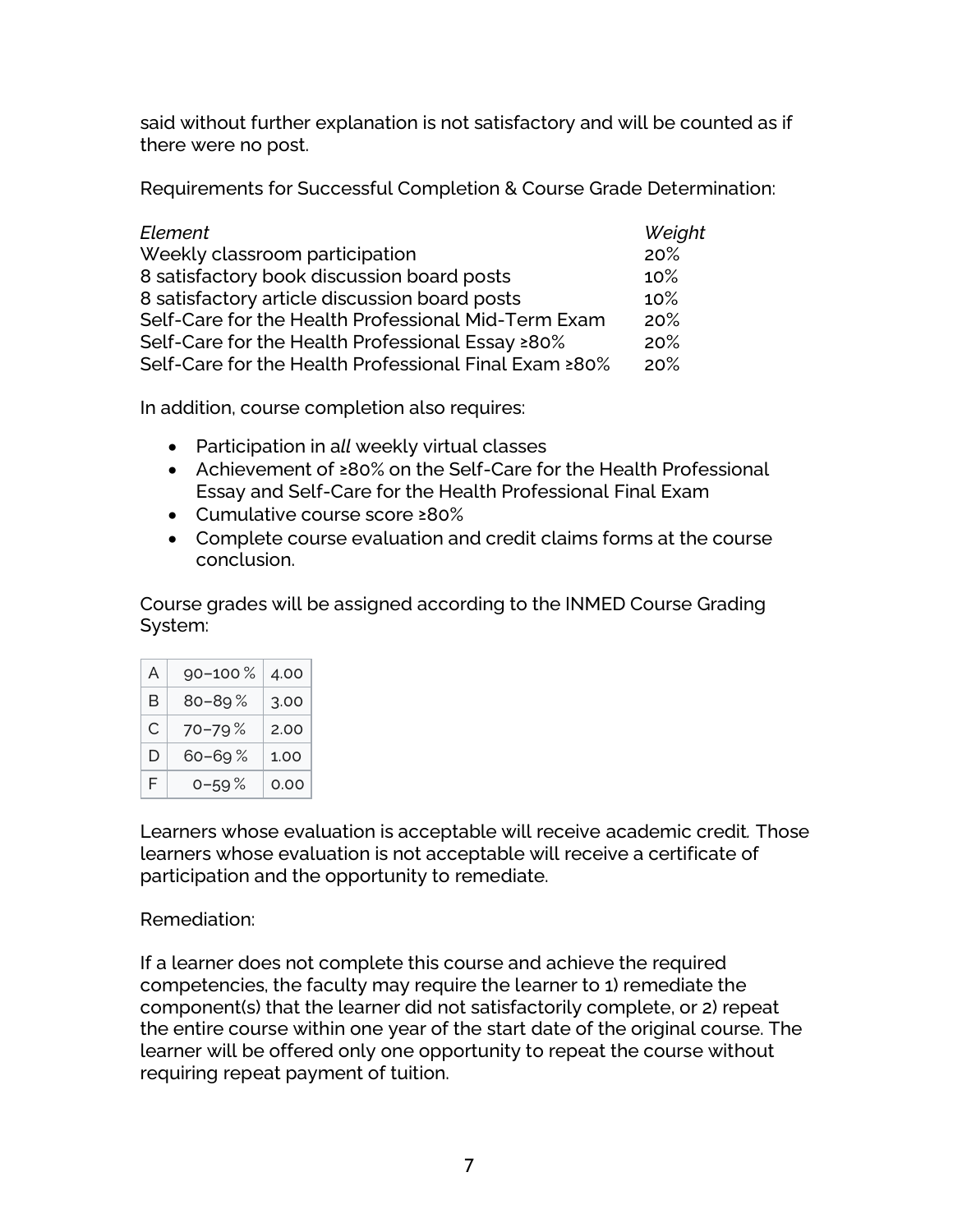### Academic Integrity:

This is a professional-level learning experience. All learners are expected to be self-motivated, to perform with excellence, and to be thoroughly honest throughout their process of learning. If any INMED faculty determines that a learner has committed academic dishonesty by plagiarism, cheating or in any other manner, the faculty member has the right to 1) fail the learner for the particular assignment, project and/or exam, 2) fail the learner for the entire course, 3) discharge the learner from any future INMED learning experience, including degree, diploma, or certificate completion.

Withdrawal and Refund Policy:

Seventy-five percent refunds for course registration are available before the first day of the course. Fifty percent refunds are available through the first week of the course. No refunds are available after the first week. If a course participant desires to cancel his/her enrollment, he/she has the choice to request a refund or to apply his/her payment to a future INMED Professional Certificate Course. All payments made to INMED must be in US dollars.

INMED reserves the right to cancel individual sessions or the entire course. In the event of a course cancellation, a full tuition refund will be made.

Course Faculty:

Micah C Flint, MPA, RN, DINPH

Micah completed his MPA in healthcare leadership and disaster management at Park University. He holds a nursing degree and bachelor's degrees in science and liberal arts. He received his INMED Diploma in International Nursing & Public Health in 2008. Currently, Micah is the Chief Innovation Officer, where he oversees the development of new INMED programs. He is an active member of the American College of Lifestyle Medicine and his clinical focus is in lifestyle health and sports medicine.

Micah has provided presentations at local and national conferences on topics ranging from Disaster Response, Cross-Cultural Skills, Health Leadership, and Simulation. He is the author of the Disaster Response: Pocketbook for Volunteers and the Disaster Management in Limited Resource Settings, 2nd Edition.

Disclosures: